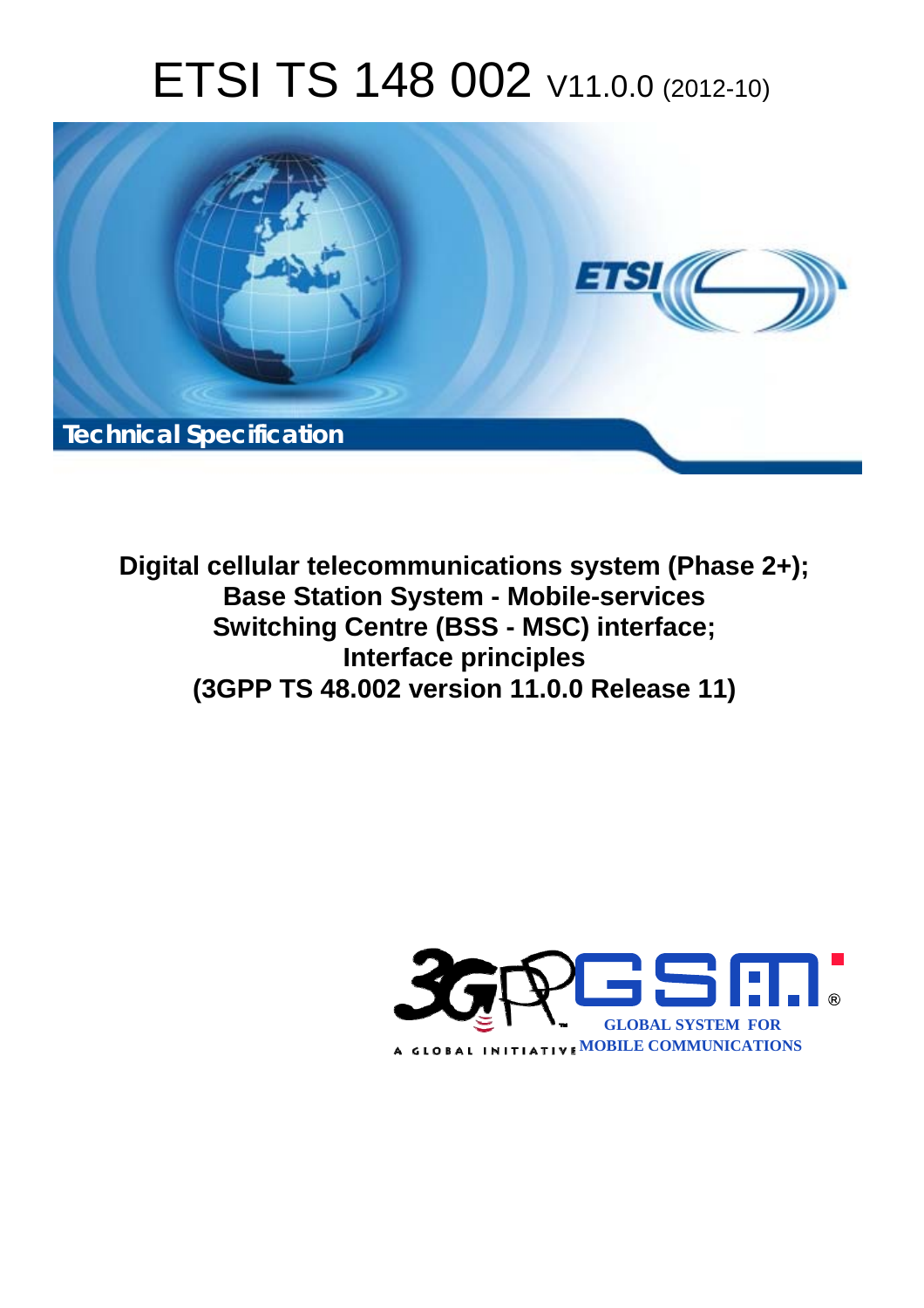Reference RTS/TSGG-0248002vb00

> Keywords GSM

#### *ETSI*

#### 650 Route des Lucioles F-06921 Sophia Antipolis Cedex - FRANCE

Tel.: +33 4 92 94 42 00 Fax: +33 4 93 65 47 16

Siret N° 348 623 562 00017 - NAF 742 C Association à but non lucratif enregistrée à la Sous-Préfecture de Grasse (06) N° 7803/88

#### *Important notice*

Individual copies of the present document can be downloaded from: [http://www.etsi.org](http://www.etsi.org/)

The present document may be made available in more than one electronic version or in print. In any case of existing or perceived difference in contents between such versions, the reference version is the Portable Document Format (PDF). In case of dispute, the reference shall be the printing on ETSI printers of the PDF version kept on a specific network drive within ETSI Secretariat.

Users of the present document should be aware that the document may be subject to revision or change of status. Information on the current status of this and other ETSI documents is available at <http://portal.etsi.org/tb/status/status.asp>

If you find errors in the present document, please send your comment to one of the following services: [http://portal.etsi.org/chaircor/ETSI\\_support.asp](http://portal.etsi.org/chaircor/ETSI_support.asp)

#### *Copyright Notification*

No part may be reproduced except as authorized by written permission. The copyright and the foregoing restriction extend to reproduction in all media.

> © European Telecommunications Standards Institute 2012. All rights reserved.

**DECT**TM, **PLUGTESTS**TM, **UMTS**TM and the ETSI logo are Trade Marks of ETSI registered for the benefit of its Members. **3GPP**TM and **LTE**™ are Trade Marks of ETSI registered for the benefit of its Members and of the 3GPP Organizational Partners.

**GSM**® and the GSM logo are Trade Marks registered and owned by the GSM Association.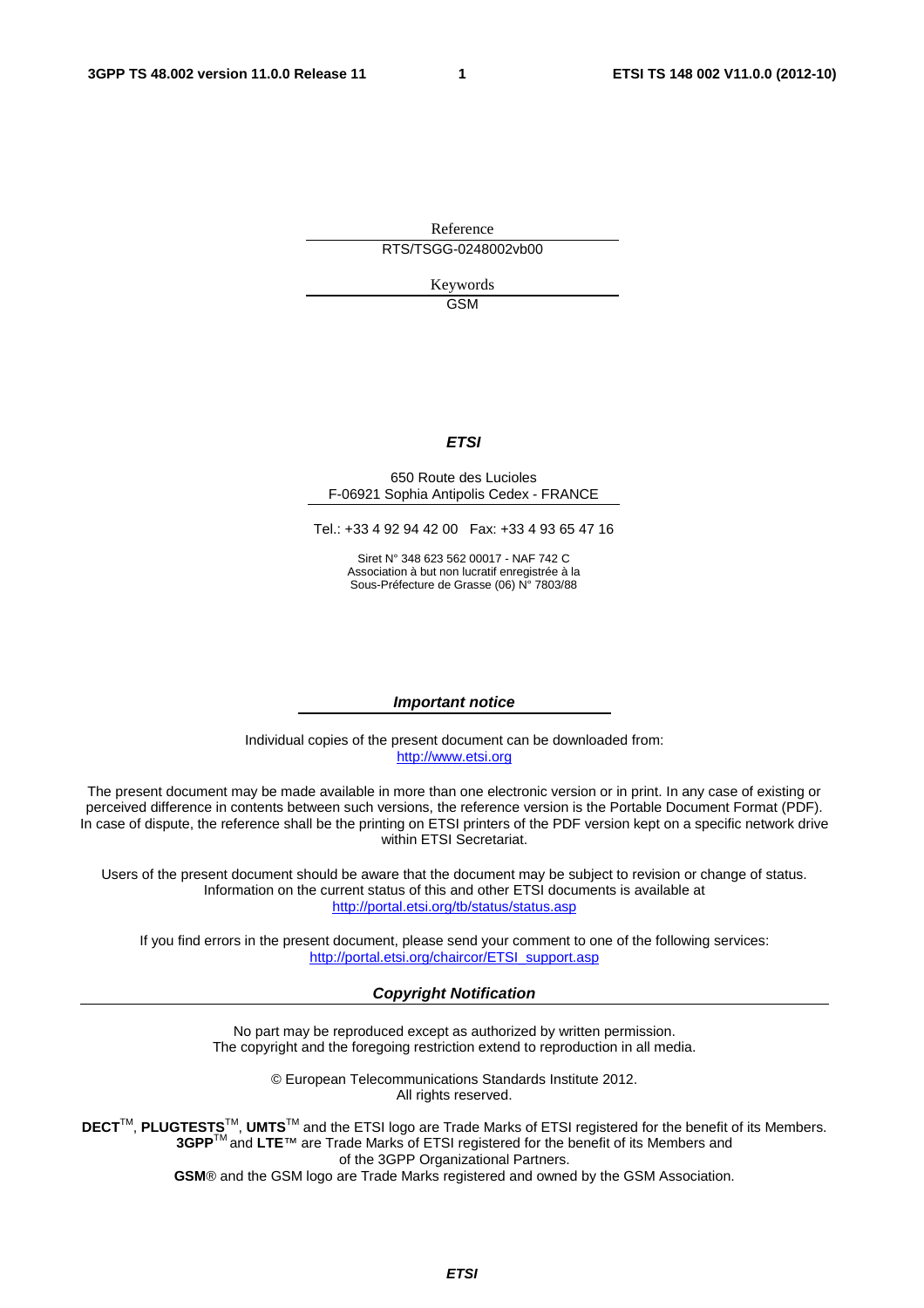### Intellectual Property Rights

IPRs essential or potentially essential to the present document may have been declared to ETSI. The information pertaining to these essential IPRs, if any, is publicly available for **ETSI members and non-members**, and can be found in ETSI SR 000 314: *"Intellectual Property Rights (IPRs); Essential, or potentially Essential, IPRs notified to ETSI in respect of ETSI standards"*, which is available from the ETSI Secretariat. Latest updates are available on the ETSI Web server [\(http://ipr.etsi.org](http://webapp.etsi.org/IPR/home.asp)).

Pursuant to the ETSI IPR Policy, no investigation, including IPR searches, has been carried out by ETSI. No guarantee can be given as to the existence of other IPRs not referenced in ETSI SR 000 314 (or the updates on the ETSI Web server) which are, or may be, or may become, essential to the present document.

### Foreword

This Technical Specification (TS) has been produced by ETSI 3rd Generation Partnership Project (3GPP).

The present document may refer to technical specifications or reports using their 3GPP identities, UMTS identities or GSM identities. These should be interpreted as being references to the corresponding ETSI deliverables.

The cross reference between GSM, UMTS, 3GPP and ETSI identities can be found under [http://webapp.etsi.org/key/queryform.asp.](http://webapp.etsi.org/key/queryform.asp)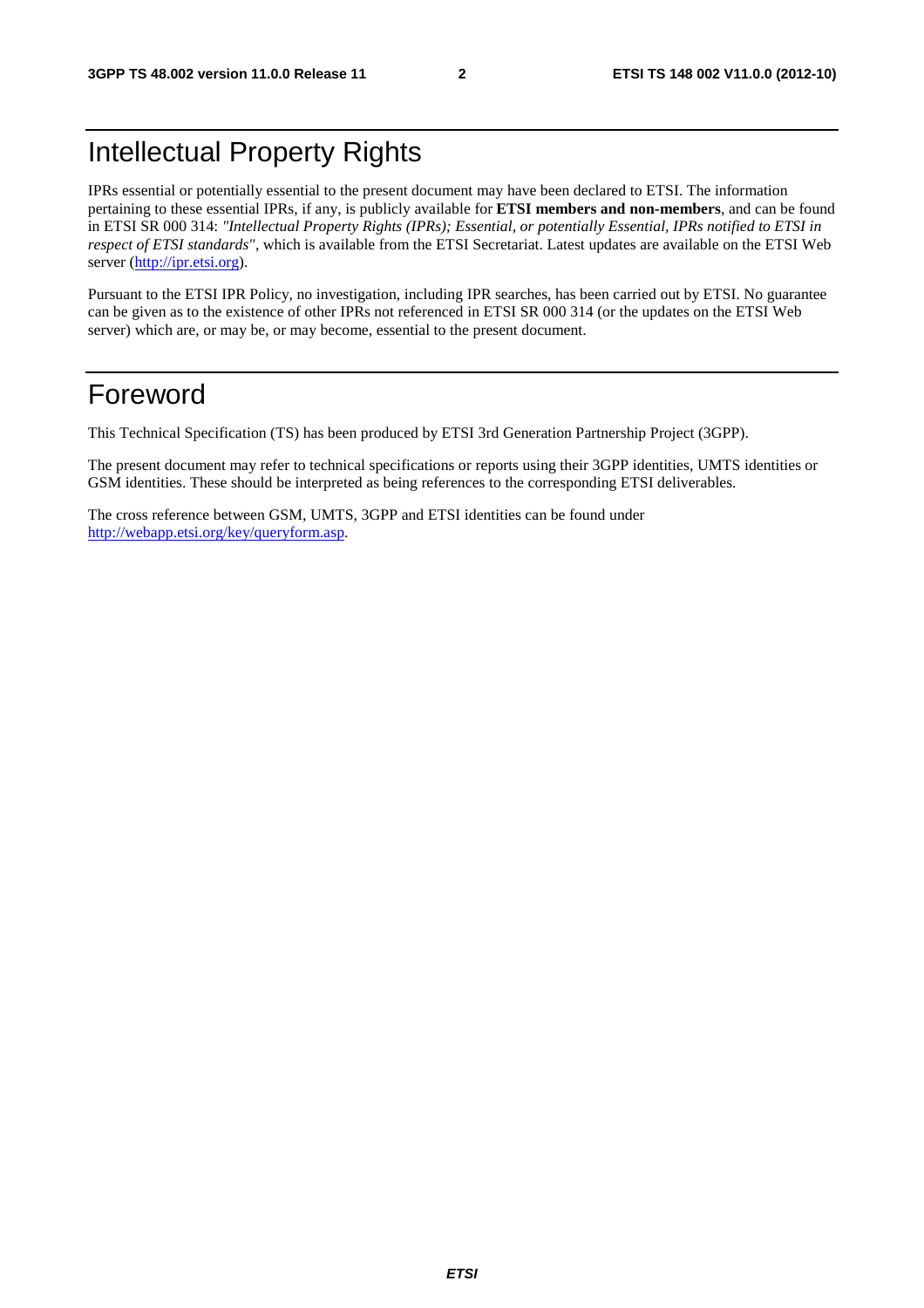$\mathbf{3}$ 

### Contents

| 1              |  |
|----------------|--|
| 2              |  |
| 3              |  |
| $\overline{4}$ |  |
| 4.1            |  |
| 4.1.1          |  |
| 4.1.2          |  |
| 4.2            |  |
| 4.2.1          |  |
| 4.2.2          |  |
| 4.2.2.1        |  |
| 4.2.2.2        |  |
| 4.2.2.3        |  |
| 4.2.2.4        |  |
| 4.2.2.5        |  |
| 4.2.2.6        |  |
| 4.2.3          |  |
| 4.2.3.1        |  |
| 4.2.4          |  |
| 4.2.4.1        |  |
| 4.2.4.2        |  |
| 4.2.4.3        |  |
| 4.2.4.4        |  |
| 4.3            |  |
| 4.4            |  |
| 4.5            |  |
| 4.6            |  |
| 4.7            |  |
| 4.7.1          |  |
| 4.7.2          |  |
| 4.7.3          |  |
| 4.8            |  |
| 4.8.1          |  |
| 4.8.2          |  |
| 4.8.3          |  |
| 4.8.3.1        |  |
| 4.8.3.2        |  |
| 4.8.3.3        |  |
| 4.8.3.4        |  |
| 4.9            |  |
| 4.10           |  |
| 4.11           |  |
| 4.11.1         |  |
| 4.11.2         |  |
| 4.11.3         |  |
| 4.11.4         |  |
| 4.12           |  |
| 4.13           |  |
|                |  |
| 5              |  |
| 5.1            |  |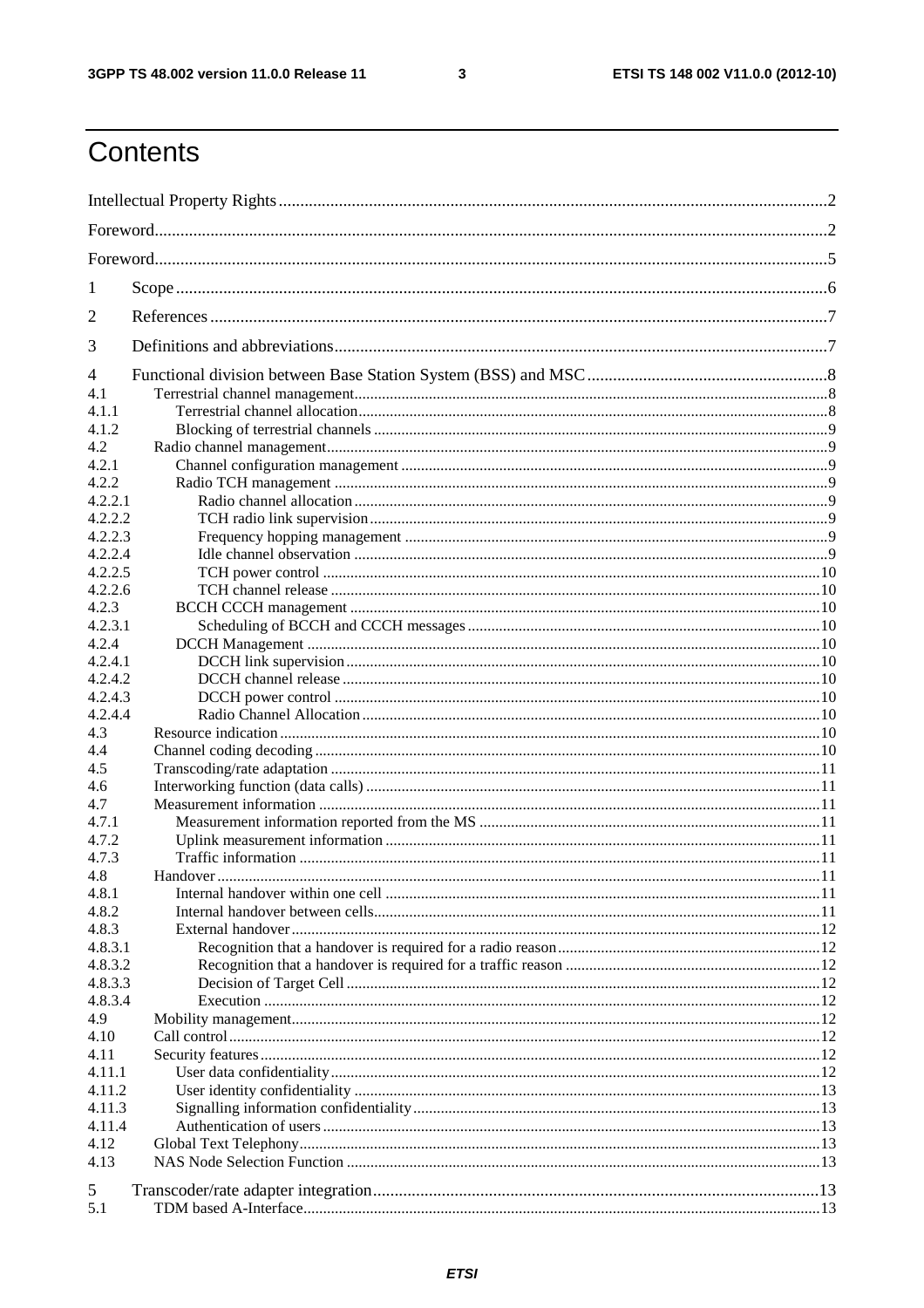| 5.2             |                               |  |
|-----------------|-------------------------------|--|
| 6               |                               |  |
| $7\overline{ }$ |                               |  |
| 8<br>8.1<br>8.2 |                               |  |
| 9               |                               |  |
| 10              |                               |  |
|                 |                               |  |
| A.1             |                               |  |
| A.2             |                               |  |
| A.3             |                               |  |
|                 | <b>Annex B:</b>               |  |
|                 | <b>Annex C</b> (informative): |  |
|                 |                               |  |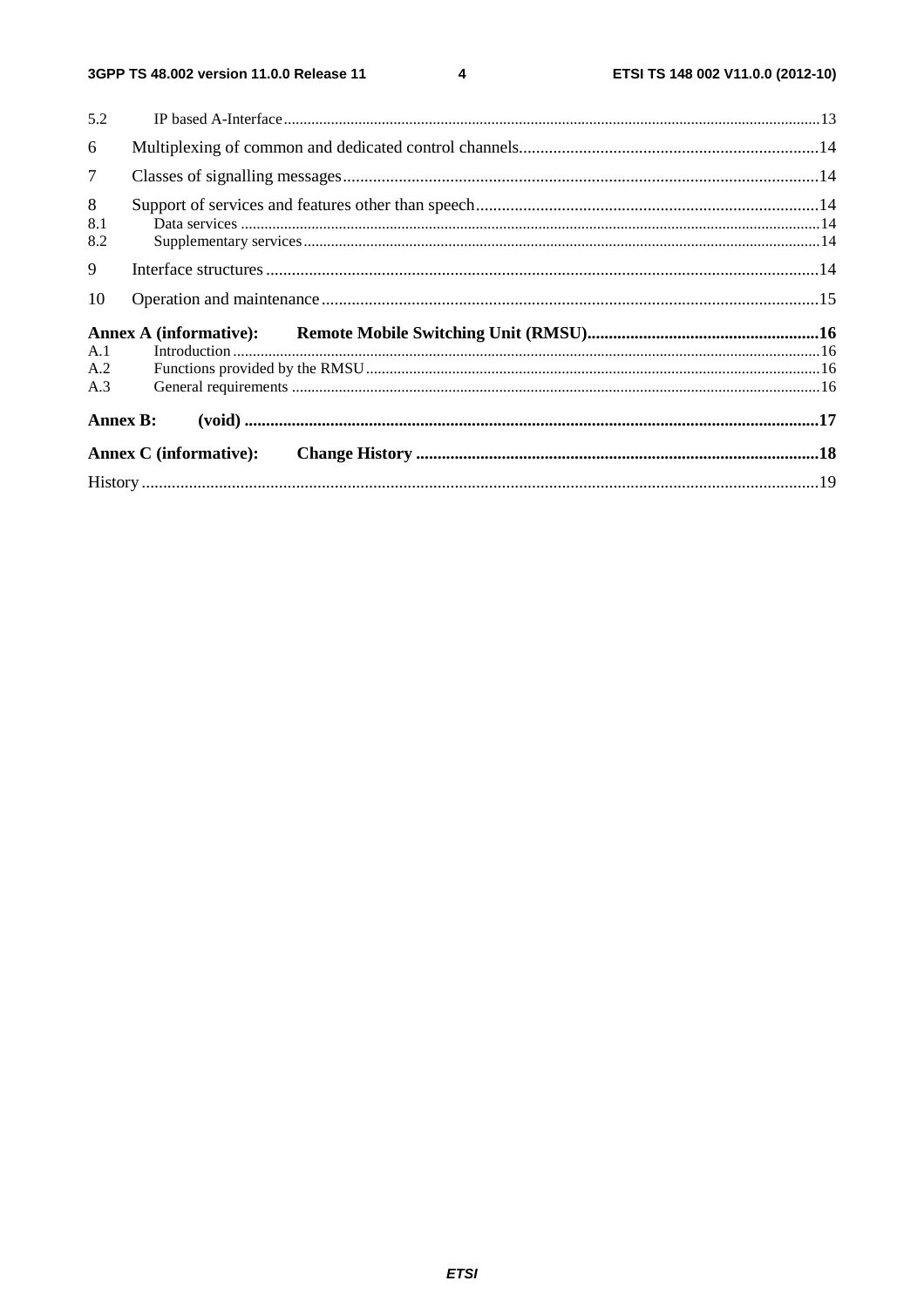### Foreword

This Technical Specification has been produced by the 3<sup>rd</sup> Generation Partnership Project (3GPP).

The contents of the present document are subject to continuing work within the TSG and may change following formal TSG approval. Should the TSG modify the contents of the present document, it will be re-released by the TSG with an identifying change of release date and an increase in version number as follows:

Version x.y.z

where:

- x the first digit:
	- 1 presented to TSG for information;
	- 2 presented to TSG for approval;
	- 3 or greater indicates TSG approved document under change control.
- y the second digit is incremented for all changes of substance, i.e. technical enhancements, corrections, updates, etc.
- z the third digit is incremented when editorial only changes have been incorporated in the document.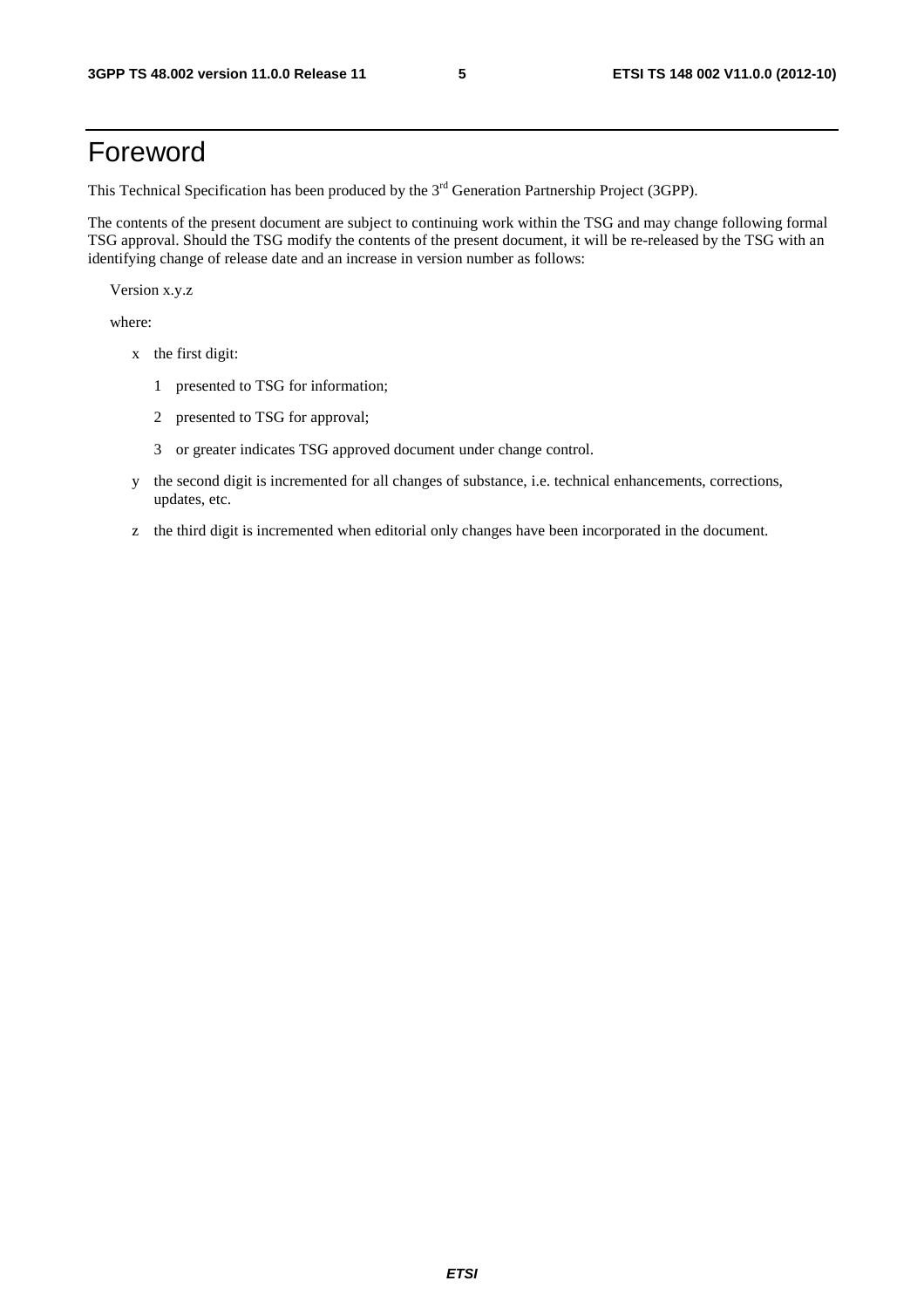### 1 Scope

The present document gives the principles on which the detailed interface specifications in the rest of the 3GPP TS 48.0xx series of Technical Specifications are based.

The set of fixed equipment accessed from the MSC through one particular instance of the interface will be later referred to as a Base Station System (BSS). A BSS ensures the coverage of n cells, where n can be 1 or more.

The function of a BSS may be further subdivided into a control function, performed by one Base Station Controller (BSC) and a transceiving function, performed by "n" Base Transceiver Station equipments (BTS), one for each cell. However, the study of such a split is outside the scope of the 48.0xx series of Technical Specifications, where the BSS will be considered as a whole.

The BSS-MSC interface defined in the 3GPP TS 48 series of Technical Specifications is designed to support a wide range of possible architectures on both sides. Characteristics like location of the transcoders/rate adaptation to the MSS or inside the BSS (either physically integrated into the transceivers or very near to the MSC) or the use of traffic or signalling concentration at either side are left to the operators" choice. Annex A to the present document contains guidance information concerning the use of remote mobile switching units, which for the purposes of the present document are considered as part of the MSC.

The BSS-MSC interface is commonly called 'A-Interface'. It is subdivided into the Control Plane (signalling) and the User Plane (traffic). Throughout this document the term 'MSC' is used to reflect both planes of the Mobile Core Network, although in some architecture the Mobile Core Network is split into MSC-Server (MSC-S) and Media Gateway (MGW).

Direct connection between two BSSs is not supported by this A-Interface.

This A-Interface may be based on

- TDM using 1 or more 2 048 kbit/s digital transmission system interfaces. Each 2 048 kbit/s interface provides 31\*64 kbit/s channels which can be used for traffic (User Plane) or signalling (Control Plane) as the operator requires, and/or
- IP supporting User Plane and/or Control Plane (SIGTRAN).The signalling is layered, terminology similar to that in the OSI reference model is used in this series, however the layers referred to are not identical to the equivalently named layer in the OSI model.

This A-Interface User Plane is defined at the boundary of the MSC and

- in case of TDM, it has a per channel bit rate of 64 kbit/s, but the net radio path traffic channel is at a rate of less than 16 kbit/s. A speech transcoder or data rate adapter function is thus needed for the rate conversion. The interface is designed such that the transcoding or rate adaptation function may be geographically situated at either the MSC site or the BSS site, however the transcoder is considered to be part of the BSS
- in case of IP, it has a flexible channel bit rate, adapted to the payload size. The speech transcoding function can be part of either the BSS or the Core Network or can be omitted (transcoding free operation), allowing e.g. for use of both, PCM encoded speech and compressed speech, over the A-Interface. The data rate adapter function is always located inside the BSS, using a 64kbit/s unrestricted digital interface (Clearmode) over IP.

The A-Interface has been designed around the aims of 3GPP TS 48.001 allowing each component and the system as a whole to evolve.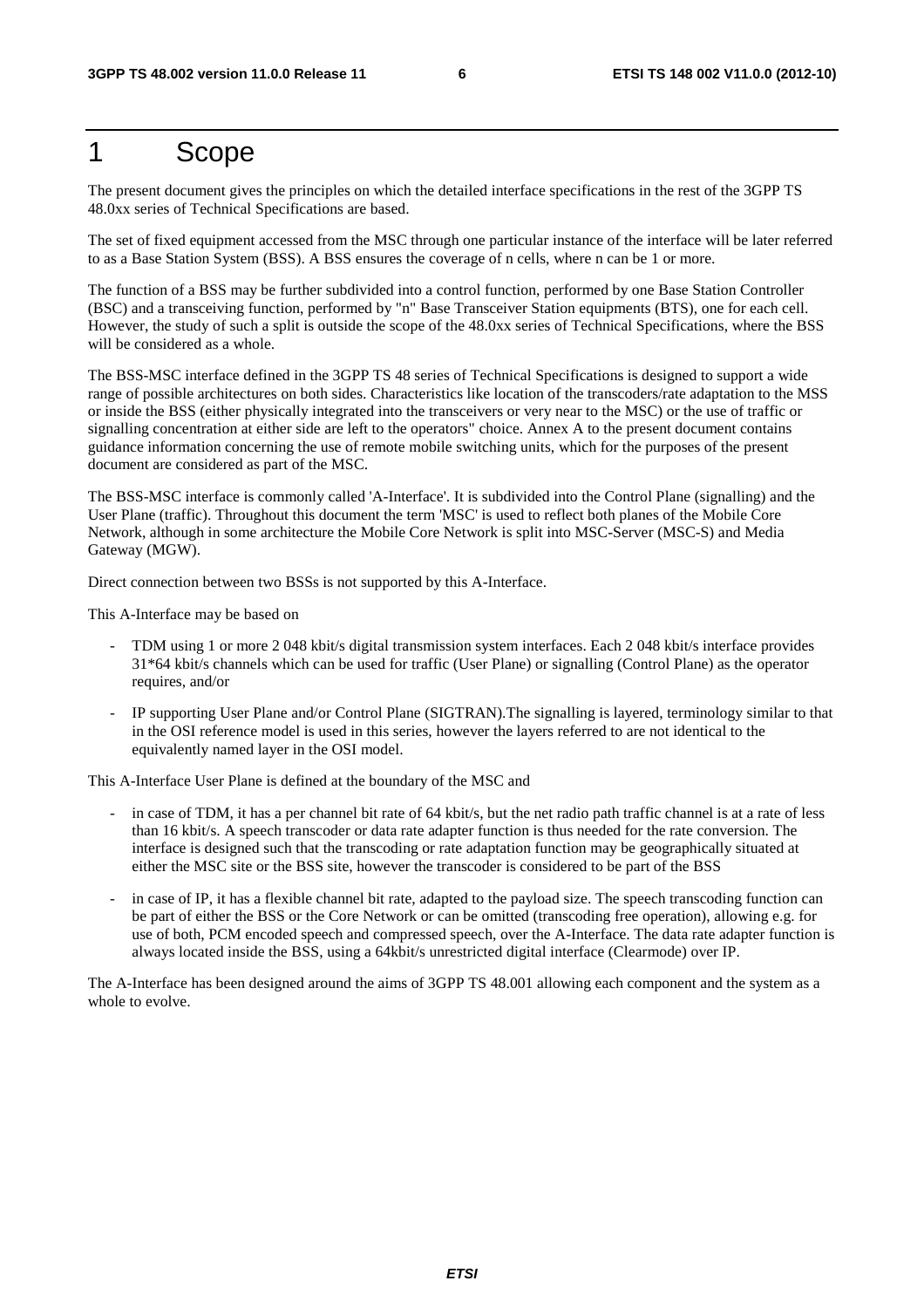### 2 References

The following documents contain provisions which, through reference in this text, constitute provisions of the present document.

- References are either specific (identified by date of publication, edition number, version number, etc.) or non-specific.
- For a specific reference, subsequent revisions do not apply.
- For a non-specific reference, the latest version applies. In the case of a reference to a 3GPP document (including a GSM document), a non-specific reference implicitly refers to the latest version of that document *in the same Release as the present document*.
- [1] 3GPP TS 21.905: "Vocabulary for 3GPP Specifications".
- [2] 3GPP TS 23.009: "Handover procedures".
- [3] 3GPP TS 23.910: "Circuit switched data bearer services".
- [4] 3GPP TS 43.020: "Security related network functions".
- [5] 3GPP TS 44.018: "Mobile radio interface layer 3 specification; Radio Resource Control Protocol".
- [6] 3GPP TS 48.001: Base Station System Mobile services Switching Centre (BSS MSC) interface; General aspects".
- [7] Void.
- [8] 3GPP TS 48.006: "Signaling transport specification mechanism for the Base Station Subsystem Mobile-services Switching Centre (BSS - MSC) interface".
- [9] 3GPP TS 48.008: "Mobile-services Switching Centre Base Station System (MSC-BSS) interface; Layer 3 specification".
- [10] **Void.**
- [11] Void.
- [12] **Void.**
- [13] **Void.**
- [14] **Void.**
- [15] Void.
- [16] Void.
- [17] Void.
- [18] 3GPP TS 52.001: "Common aspects of GSM Network Management (NM)".
- [19] 3GPP TS 23.236: " Intra-domain connection of Radio Access Network (RAN) nodes to multiple Core Network (CN) nodes ".

### 3 Definitions and abbreviations

Abbreviations used in the present document are listed in 3GPP TS 21.905.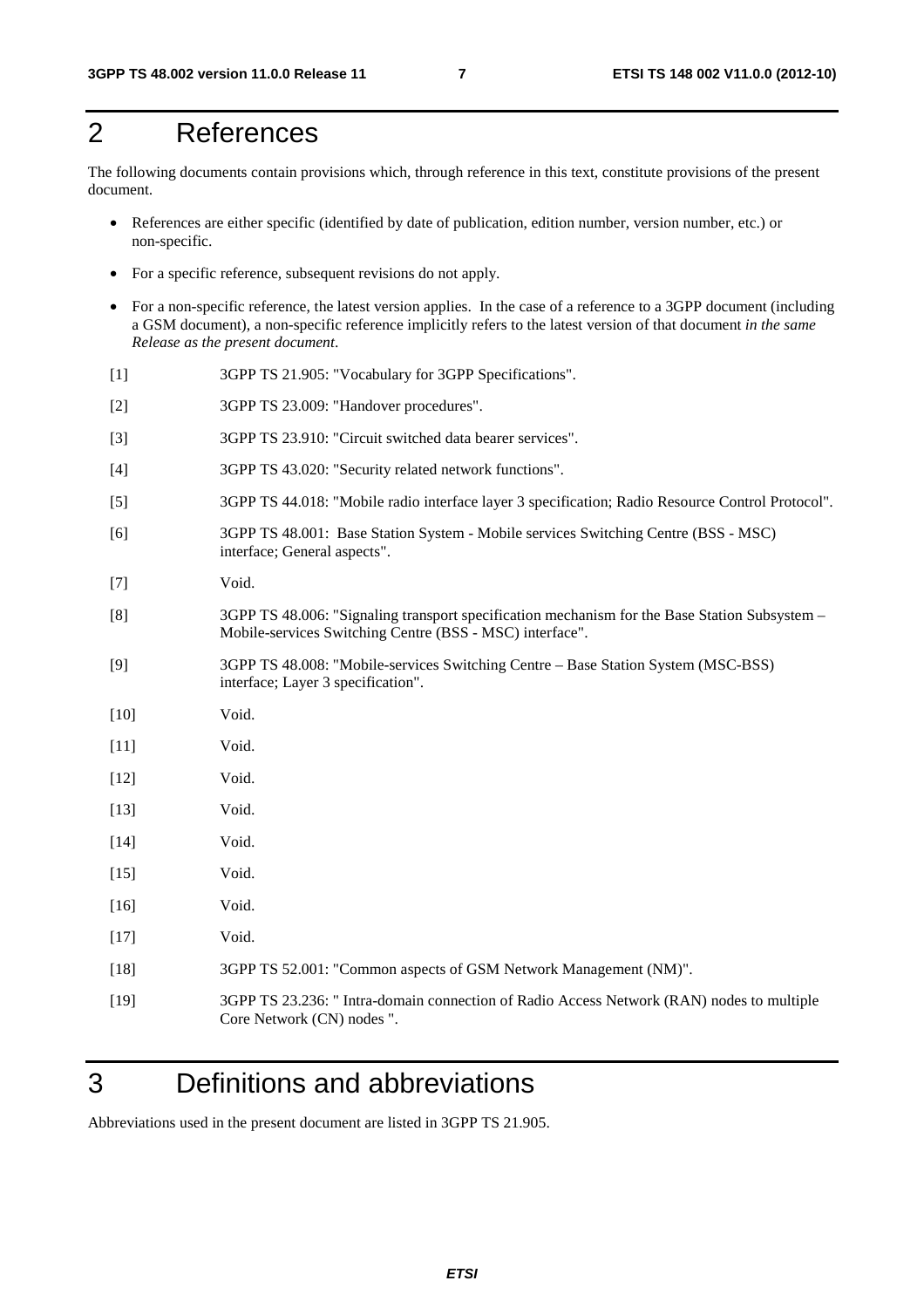### 4 Functional division between Base Station System (BSS) and MSC

#### **Table 4: Functional split**

| Item/Task                                 | <b>BSS</b>                   | <b>MSC, MGW, VLR, HLR</b> |
|-------------------------------------------|------------------------------|---------------------------|
| <b>Terrestrial Channel Management</b>     |                              |                           |
| channel allocation                        | X                            | Χ                         |
| blocking indication                       | X                            | Χ                         |
| Radio channel management                  |                              |                           |
| Radio channel configuration               |                              |                           |
| management                                | Х                            |                           |
| frequency hopping management              | X                            |                           |
| idle channel observation                  | X                            |                           |
| power control                             | X                            |                           |
| <b>TCH management</b>                     |                              |                           |
| channel allocation (choice)               | Х                            |                           |
| link supervision                          | X                            |                           |
| channel release                           | X                            | X (Invoked by MSC)        |
| <b>BCCH/CCCH</b> management               |                              |                           |
| scheduling of messages                    | х                            |                           |
| <b>DCCH</b> management                    |                              |                           |
| link supervision                          | X                            |                           |
| channel release                           | Х                            | X (Invoked                |
| <b>DCCH</b> allocation                    | X                            | by MSC                    |
| Radio resource indication                 |                              |                           |
| report status of idle channels            | Х                            |                           |
| Channel coding decoding                   |                              | <b>MSC</b> defines        |
| on the basis of call type                 | Χ                            | call type                 |
| Speech Transcoding                        | $\overline{\mathsf{x}}$<br>X | Χ                         |
| Data rate adaptation                      |                              | X                         |
| Interworking Function (data calls)        |                              |                           |
| <b>Measurements</b><br>reported from MS   | х                            |                           |
| uplink                                    | X                            |                           |
| traffic                                   |                              | X                         |
| Handover                                  |                              |                           |
| internal (within one cell) {if provided}  | х                            | <b>MSC</b> informed       |
| internal (between cells) {if provided}    | Χ                            | MSC informed              |
| external recognition radio reason         | X                            |                           |
| external recognition traffic reason       | Χ                            | х                         |
| decision                                  | X                            | Χ                         |
| execution                                 |                              | X                         |
| <b>Mobility Management</b>                |                              |                           |
| authentication                            |                              | х                         |
| location updating                         |                              | X                         |
| paging                                    |                              | X                         |
| DRX paging (scheduling)                   | Χ                            |                           |
| Call control                              |                              | Χ                         |
| User data encryption                      | X                            | Key and permitted         |
|                                           |                              | algorithms from MSC       |
| Signalling element encryption             | X                            | Key and permitted         |
|                                           |                              | algorithms from MSC       |
| <b>NNSF (NAS Node Selection Function)</b> | X                            |                           |

### 4.1 Terrestrial channel management

#### 4.1.1 Terrestrial channel allocation

Terrestrial channel allocation will be handled in the following manner.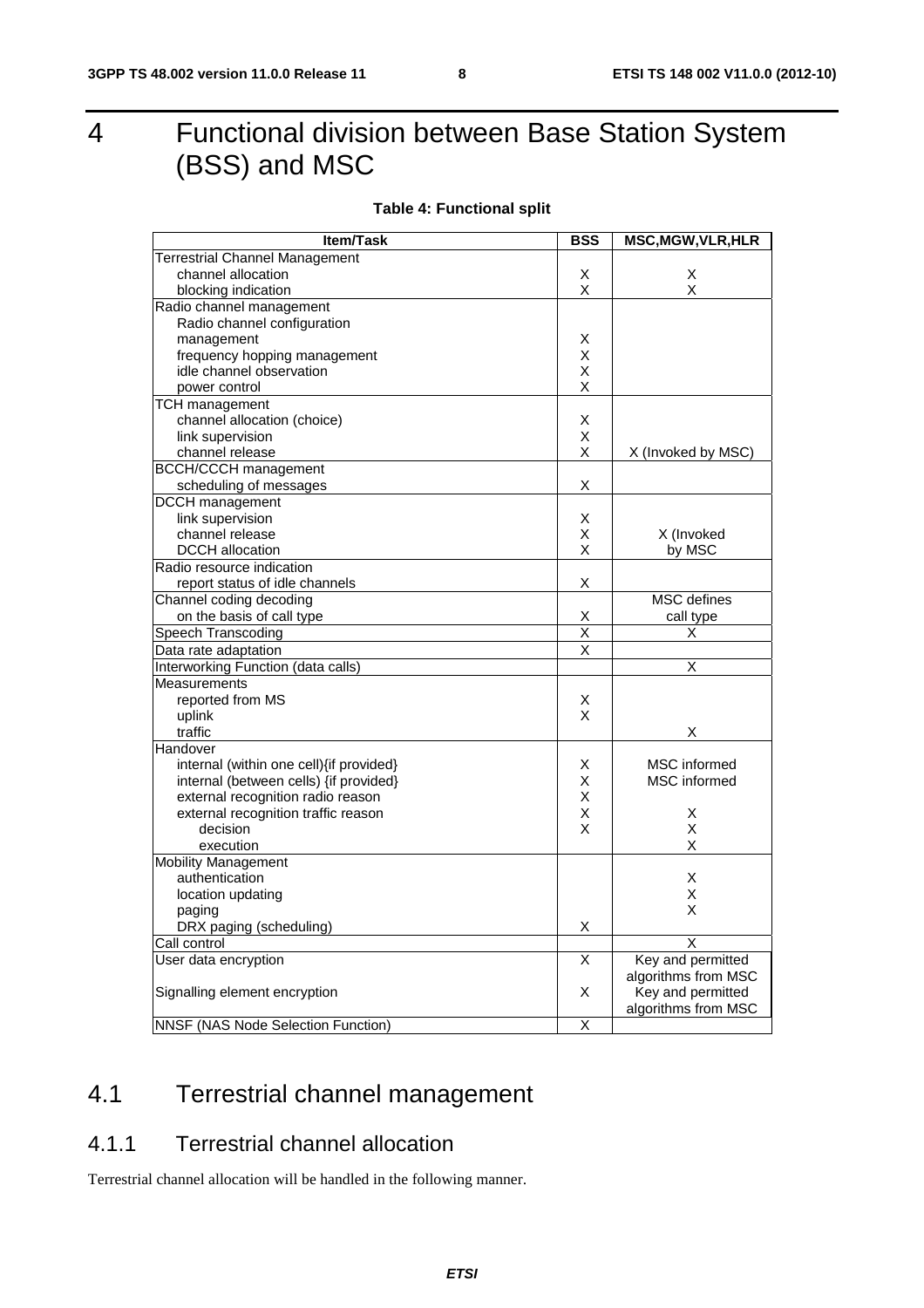In case of TDM links, the link between the MSC and the BSS will be considered by the BSS and the MSC as a route on "n" circuits. Within this route, certain of the circuits may not be able to support all types of traffic (e.g., data calls or half rate connections). This can be managed, according to the configuration, either by the MSC or by the BSS for a given route. The entity in charge of circuit allocation chooses the terrestrial circuit, whilst ensuring that the chosen circuit is able to support the type of connection needed.

In case of IP links, the IP-link for the User Plane traffic is negotiated between BSS and MSC by exchange of IP Transport Layer addresses and necessary User Plane information (e.g. Codec Type, Codec Configuration, RTP Redundancy, A-Interface Type).

If an IP based A-Interface User Plane is supported by the MSC and/or the BSS and a terrestrical circuit is needed, then always the MSC, never the BSS, shall provide the terrestrical circuit (CIC).

#### 4.1.2 Blocking of terrestrial channels

The entity not allocating the circuits shall be able to remotely block the terrestrial channel and remove it from service. This is signalled across the BSS/MSC interface using the appropriate signalling exchange as defined in 3GPP TS 48.008.

Local blocking of terrestrial channels on the side allocating the circuits may be supported and will result in the concerned channels not being chosen, no information need flow across the interface in these cases.

Blocking for IP-links is not explicitly needed, because no fixed relation between both endpoints of an IP link exists.

### 4.2 Radio channel management

#### 4.2.1 Channel configuration management

The channel configuration management will be controlled between BSS and maintenance centre, the MSC holding no direct data concerning the allocation of radio timeslots etc.

#### 4.2.2 Radio TCH management

#### 4.2.2.1 Radio channel allocation

The BSS shall choose the radio channel to be used on the appropriate cell, based on information received from the MSC, which defines the radio channel type, speech codec type (if necessary), channel coding and all other parameters relevant to defining channel type. The chosen radio channel shall be connected to the terrestrial channel in order to support the call. This connection mechanism is not further defined in these Technical Specifications, except the negotiation of the A-Interface Type (TDM or IP), defined in 3GPP TS 48.008.

#### 4.2.2.2 TCH radio link supervision

Radio link supervision of dedicated radio resources shall be the responsibility of the BSS. If communication with the mobile is lost then the BSS can request that the call be cleared.

#### 4.2.2.3 Frequency hopping management

Frequency hopping management shall be performed by the BSS. That is the BSS shall store and transmit all hopping parameters for the cell(s) that it controls, the hopping shall be performed such that it is not visible on the BSS/MSC interface.

#### 4.2.2.4 Idle channel observation

The quality of idle radio channels shall be measured by the BSS and a condensed form of the information passed back to the MSC.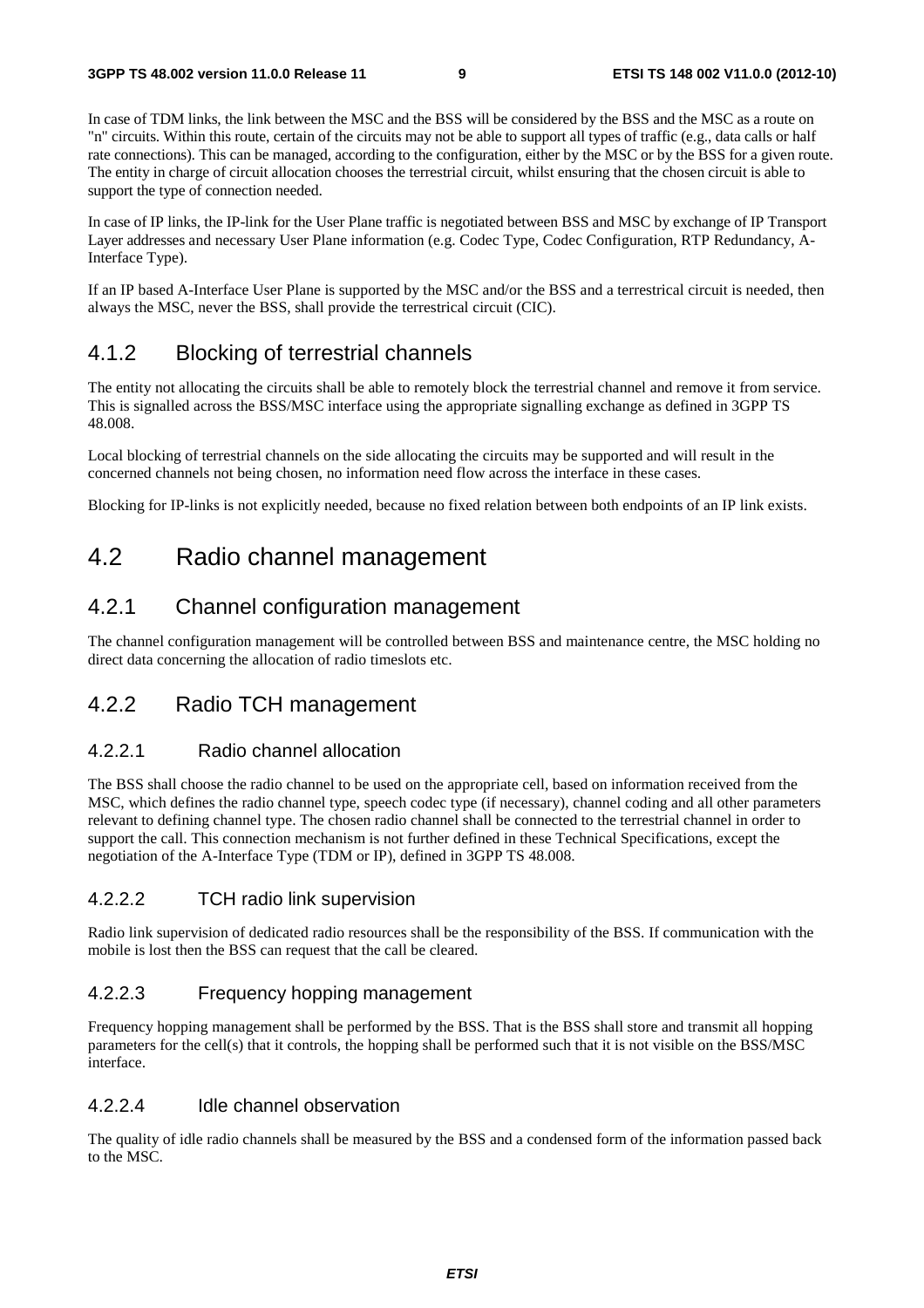#### 4.2.2.5 TCH power control

All power control functions shall be performed between MS and BSS. No real time power control commands shall be sent across the BSS/MSC interface.

#### 4.2.2.6 TCH channel release

The release of a dedicated resource is primarily controlled by the MSC. However for radio propagation reasons the BSS can request of the MSC that a call be released. The necessary protocols are defined in 3GPP TS 48.008.

#### 4.2.3 BCCH CCCH management

All BCCH data shall be either stored at or derived locally by the BSS.

CCCH random accesses shall be controlled autonomously by the BSS, paging messages shall be received from the MSC via the BSS/MSC interface.

#### 4.2.3.1 Scheduling of BCCH and CCCH messages

The scheduling for all BCCH and CCCH messages shall be performed by the BSS.

#### 4.2.4 DCCH Management

#### 4.2.4.1 DCCH link supervision

Radio link supervision of dedicated radio resources shall be the responsibility of the BSS. If communication with the mobile is lost then the BSS can request that the call be cleared.

#### 4.2.4.2 DCCH channel release

The release of a dedicated resource is primarily controlled by the MSC. However for radio propagation reasons the BSS can request of the MSC that a call be released. The necessary protocols are defined in 3GPP TS 48.008.

#### 4.2.4.3 DCCH power control

All power control functions shall be performed between MS and BSS. No real time power control commands shall be sent across the BSS/MSC interface.

#### 4.2.4.4 Radio Channel Allocation

The BSS shall choose the DCCH to be used on the appropriate cell. This shall be performed initially after the random access to the CCCH has been made by the MS. The chosen DCCH may at a later stage in the call be connected to the terrestrial channel in order to support the service, this is controlled by the appropriate indications in an assignment message from the MSC.

### 4.3 Resource indication

The status of idle radio channels is reported to the MSC using the protocol described in 3GPP TS 48.008.

### 4.4 Channel coding decoding

The encoding decoding and interleaving shall be performed by the BSS. The type of channel coding and interleaving is derived from the information in the assignment message from the MSC.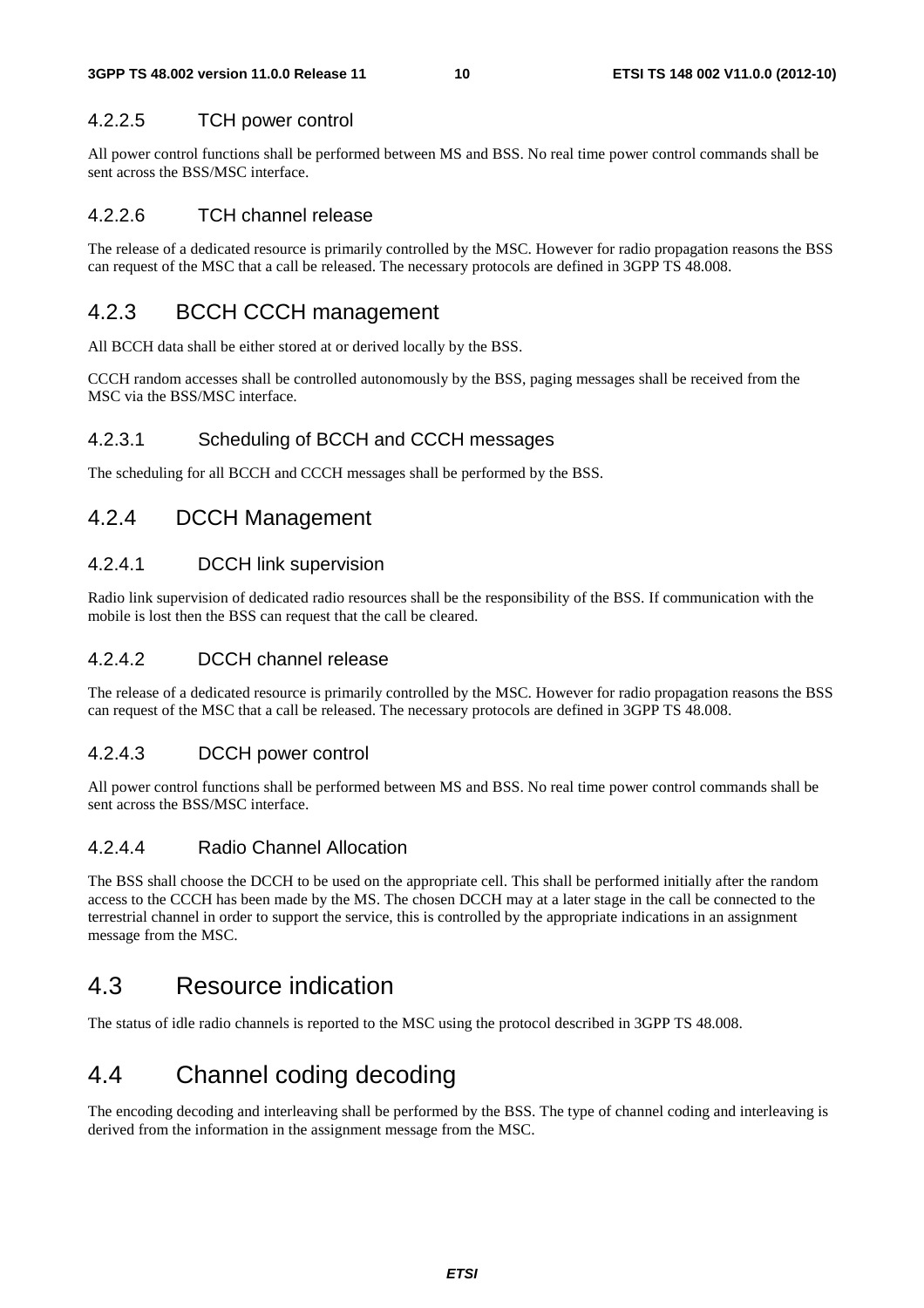### 4.5 Transcoding/rate adaptation

Data rate adaptation shall be performed by the BSS. Speech transcoding may be performed by the BSS or may be omitted by the BSS, depending on the A-Interface Type negotiated between MSC and BSS. The selection of the appropriate function shall be based on information received from the MSC.

### 4.6 Interworking function (data calls)

The interworking function required for data calls to other networks shall be performed on the MSC side of the MSC/BSS interface.

### 4.7 Measurement information

#### 4.7.1 Measurement information reported from the MS

Measurement information reported from MSs with dedicated radio resources shall be processed by the BSS.

#### 4.7.2 Uplink measurement information

The BSS shall process uplink information.

The results of the processing of the "Measurement information reported from the MS" and the "Uplink measurement information" may be transmitted to the MSC as described in 3GPP TS 48.008.

### 4.7.3 Traffic information

Traffic information concerning the traffic environment outside a BSS is not passed from MSC to BSS.

### 4.8 Handover

Handovers (both internal and external) can occur for one of several reasons e.g. radio propagation, traffic distribution, O and M activity, equipment failure.

#### 4.8.1 Internal handover within one cell

Internal handover within one cell can be supported within a BSS. It is optional for a BSS to be able to perform autonomous internal handover.

The MSC will be informed when an autonomous internal handover has been completed (see 3GPP TS 48.008).

#### 4.8.2 Internal handover between cells

Intra-BSS Handover between cells on the same BSS can be supported within a BSS. Multi cell BSSs would normally be expected to support internal inter cell handover, however it is optional that they do so.

Intra-BSS handover may be performed autonomously by the BSS as long as neither the A-Interface Type is changed (e.g. from TDM to IP) nor the Codec Type nor the Codec Configuration are changed on the A-Interface to incompatible ones. The MSC will be informed when an autonomous internal handover has been completed (see 3GPP TS 48.008).

If the Intra-BSS handover needs a modification of the A-Interface Type (e.g. a change from TDM to IP) or a change of the Codec Type or Codec Configuration on the A-Interface, then the MSC shall be involved before the handover is executed.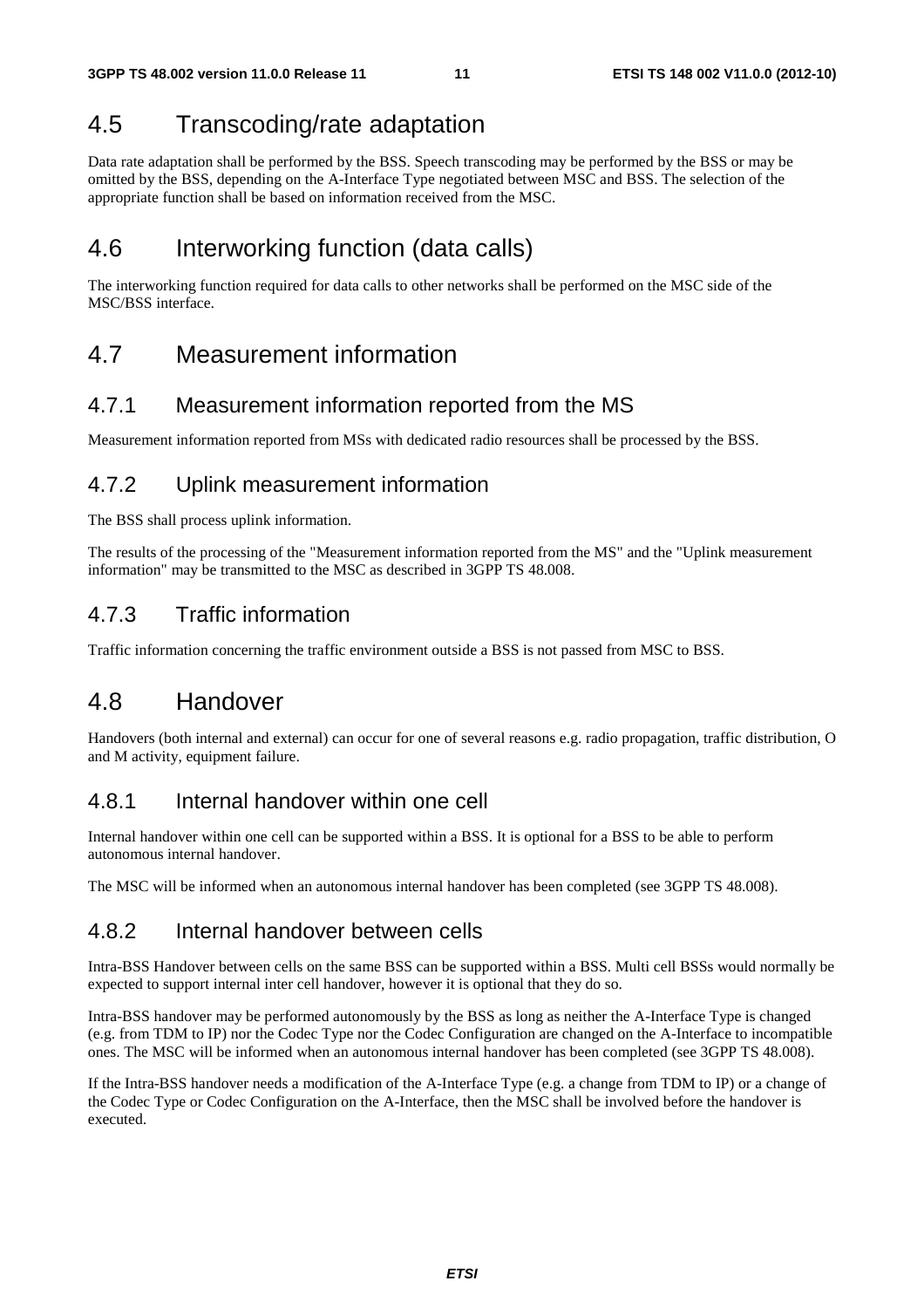#### 4.8.3 External handover

This type of handover includes inter-BSS handover as discussed in 3GPP TS 48.008 and inter-MSC handover as discussed in 3GPP TS 23.009. In all external handover cases the MSC is involved.

#### 4.8.3.1 Recognition that a handover is required for a radio reason

The BSS shall be able to generate an indication that a handover is required to the MSC using the protocols defined in 3GPP TS 48.008.

No additional guidance is given in the 3GPP TS 48.0xx series concerning the algorithm within the BSS that generates either an internal handover, or an indication to the MSC that an external handover is required.

#### 4.8.3.2 Recognition that a handover is required for a traffic reason

The BSS shall be able to generate an indication to the MSC that a handover is required for traffic reason (e.g. directed retry) using the protocols defined in 3GPP TS 48.008.

Within a multi BSS area only the MSC has a perspective of the overall traffic loading. The MSC may therefore originate inter BSS traffic handovers due to traffic reasons.

#### 4.8.3.3 Decision of Target Cell

The choice of the target cell in an external traffic handover shall be made by the MSC, based on information received from the BSS.

#### 4.8.3.4 Execution

Having received an indication from a BSS that an external handover is required, the decision of when and whether an external handover should take place shall be made by the MSC.

### 4.9 Mobility management

All transactions concerning mobility management (as specified in 3GPP TS 44.018) shall take place transparently between the MS and MSC/VLR/HLR, using the protocols described in Technical Specifications 3GPP TS 48.008 and 3GPP TS 48.006. The only exception to this rule is that of paging which is scheduled by the BSS on the appropriate cell.

### 4.10 Call control

Call control will be the responsibility of the MSC/HLR/VLR.

### 4.11 Security features

Information on security aspects are found in 3GPP TS 43.020. The BSS/MSC interface supports all of the required interchange of encryption keys.

#### 4.11.1 User data confidentiality

Encryption and decryption of user data (e.g. speech) takes place within the mobile station and within the BSS. In order to decrypt/encrypt user data the encryption device used for the call must be loaded with the relevant key and algorithm. The key and the permitted algorithms are supplied by the MSC.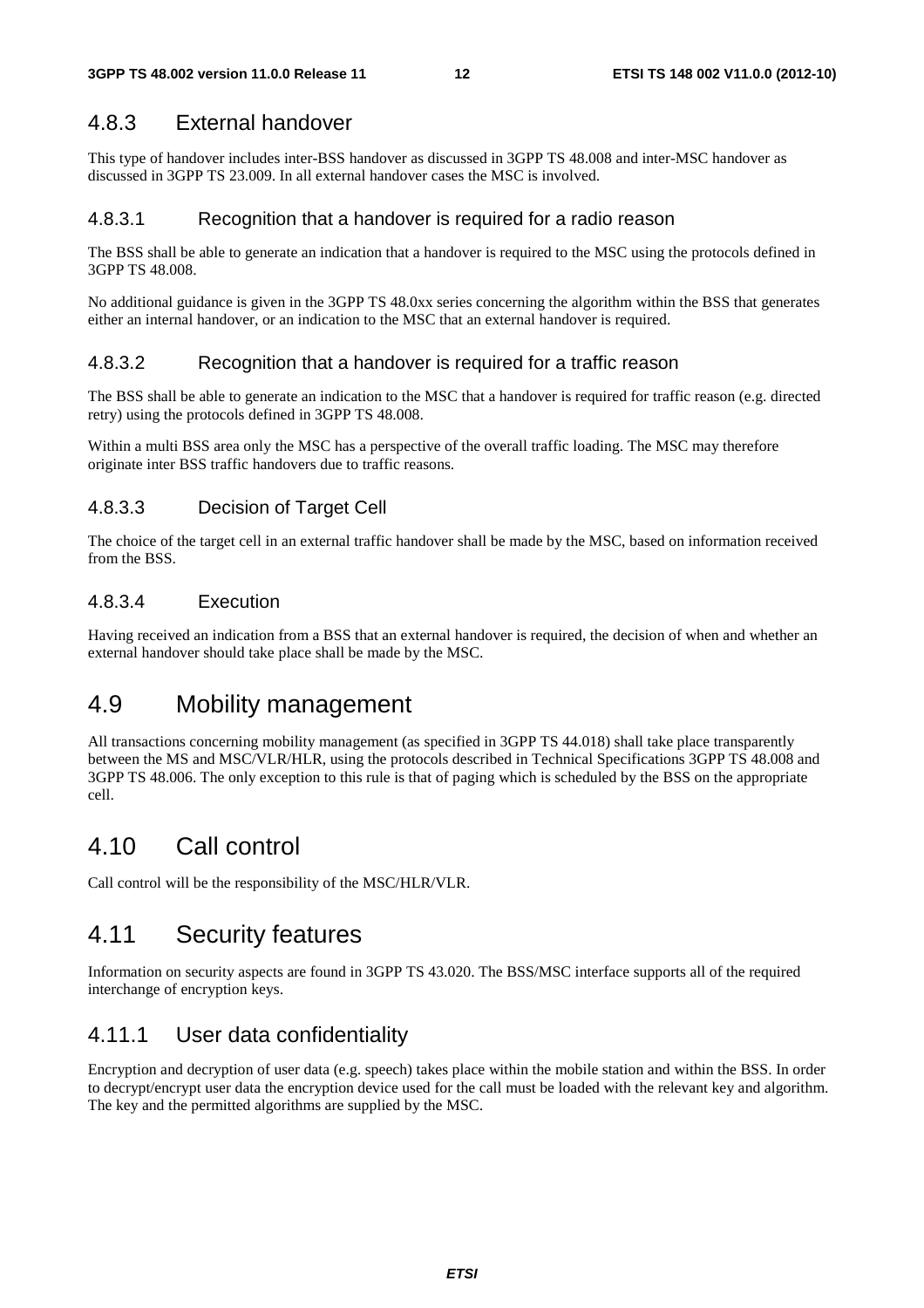### 4.11.2 User identity confidentiality

This feature is supported by using a TMSI rather than an IMSI, over the radio path. The translation between TMSI and IMSI is performed at the MSC and within the mobile. Both TMSI and IMSI are carried transparently by the BSS-MSC interface as far as possible.

#### 4.11.3 Signalling information confidentiality

As for user data.

#### 4.11.4 Authentication of users

Authentication is carried out at the mobile and at the MSC/VLR/HLR. The MSC to BSS interface is required to transport the necessary challenge and response messages.

### 4.12 Global Text Telephony

Interworking between cellular text telephone modem (CTM) and text telephony standards (e.g. V.18) used in external networks can be performed by the BSS. It can also be performed by separate entities in the core network.

### 4.13 NAS Node Selection Function

The optional NAS Node Selection Function (NNSF) enables the BSC to initially assign a MSC to serve a MS and subsequently setup a signalling connection to the assigned MSC.

The method by which the BSC initially assigns a MSC is implementation dependent.

The NAS Node Selection Function is needed when the feature Intra-domain connection of Radio Access Network (RAN) nodes to multiple Core Network (CN) nodes is used.

The NNSF is described in detail in [19].

### 5 Transcoder/rate adapter integration

### 5.1 TDM based A-Interface

The speech transcoder and the data rate adaptor will be functionally integrated into the BSS. It is not considered to be a stand alone piece of equipment. The control of the transcoder or rate adaptor will therefore take place directly via the BSS, an explicit control interface between BSS and transcoder and rate adaptor will not be defined.

Dependent on the relative costs of transmission plant for a particular administration, there is an economic benefit, for larger cells and certain network topologies, in having the transcoder or rate adaptor positioned geographically at the MSC site. However, for smaller cells there may actually be a cost penalty due to special multiplexing.

When the transcoder or rate adaptor is geographically sited at the MSC site, it shall still be considered part of the BSS, and as such is on the BSS side of the BSS-MSC interface.

### 5.2 IP based A-Interface

The speech transcoder can be functionally integrated either into the BSS or the core network. It is not considered to be a stand alone piece of equipment. If the speech transcoder is within the BSS, then it is controlled by the BSS, regardless of its geographical location. If the speech transcoder is within the core network, then it is controlled by the MSC. In certain call cases speech transcoders are not necessary at all.

The data rate adaptor is always part of the BSS and therefore always controlled by the BSS.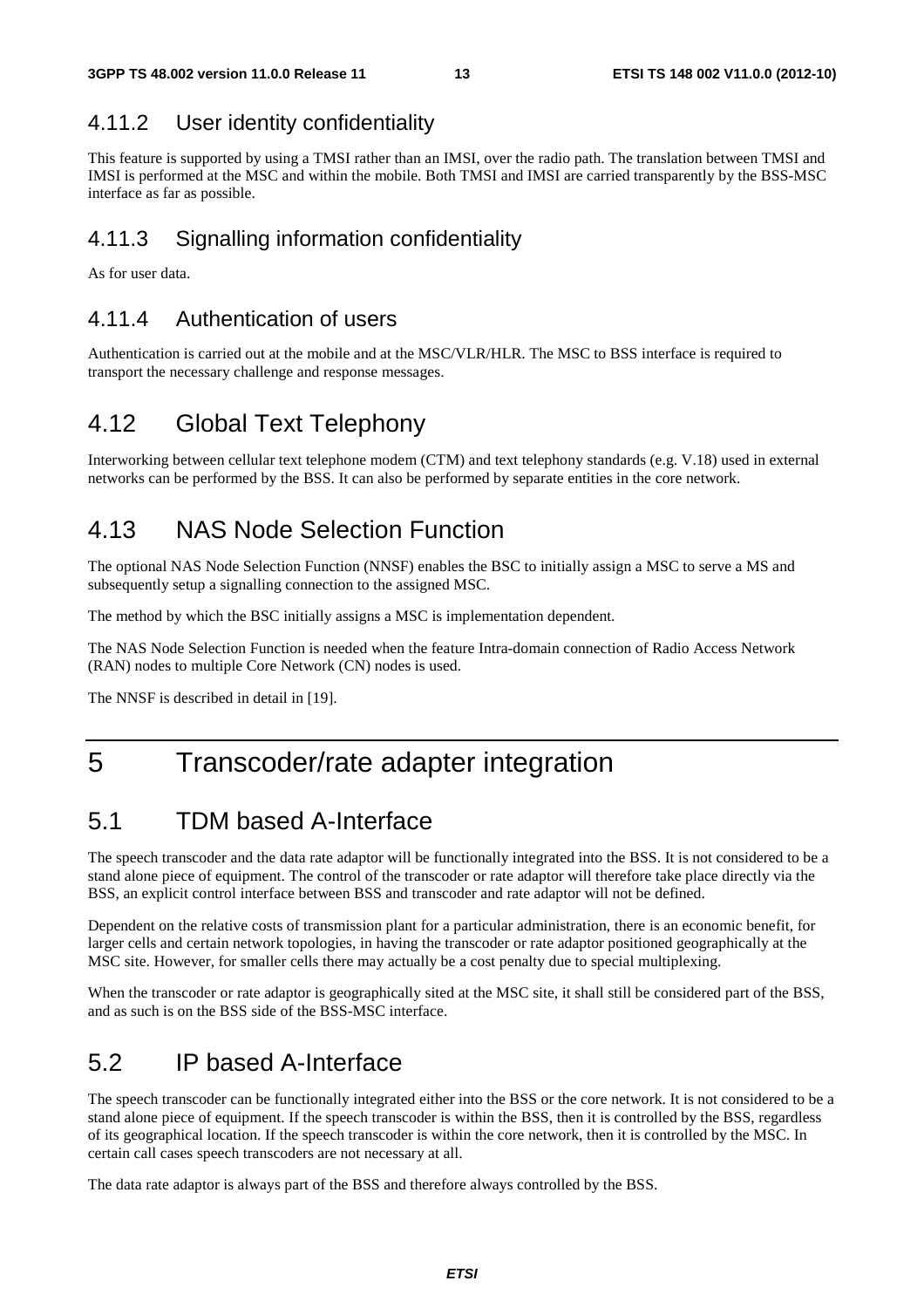### 6 Multiplexing of common and dedicated control channels

Common and dedicated control channels will be used for the same call on the radio path. These control channels will be multiplexed onto one or more common signalling channel(s) between the BSS and MSC. This multiplexing function will reside at the BSS.

It should be noted therefore that the data links across the air interface are terminated at the BSS.

All scheduling of messages via the air interface is controlled by the base station, flow control is therefore required from BSS to MSC to prevent overload of the transmission buffers, this is further detailed in Technical Specifications 3GPP TS 48.008 and 3GPP TS 48.006.

### 7 Classes of signalling messages

The signals between BSS and MSC are classified under three headings:

- i) DTAP messages ------ BSSAP messages
- ii) BSS management  $---+$
- iii) BSS O&M

Where DTAP BSSMAP and BSSAP are as defined in 3GPP TS 48.008.

Layer 3 call control messages will as far as possible pass transparently through the BSS. The discrimination between BSSMAP and DTAP messages is detailed in Technical Specification 3GPP TS 48.006.

### 8 Support of services and features other than speech

#### 8.1 Data services

In order to ensure that the requirements of 3GPP TS 23.910 are met, the support of data services will entail the following 7 actions being taken:

| i)                 | the speech coder being deactivated in the mobile;                            |
|--------------------|------------------------------------------------------------------------------|
| $\overline{ii}$    | a rate adaptation function being activated in the mobile;                    |
| $\overline{111}$ ) | an appropriate channel coding being activated in the mobile radio subsystem; |
| iv)                | an appropriate channel coder being activated in the BSS;                     |
| V)                 | a rate adaptation function being activated in the BSS;                       |
| $\mathbf{vi})$     | any echo control in the MSC being by-passed or disabled;                     |
| vii)               | an appropriate network interworking function being invoked.                  |

The MSC to BSS interface will support all necessary signalling for this to be achieved.

### 8.2 Supplementary services

All signalling concerned with supplementary services is passed transparently through the BSS via the DTAP.

### 9 Interface structures

The definition of the MSC to BSS interface follows a layered approach. This is shown in figure 10.1.

In the case of a digital link being used between the BSS and MSC, the signalling will be carried in one of the 64 kbits/s timeslots.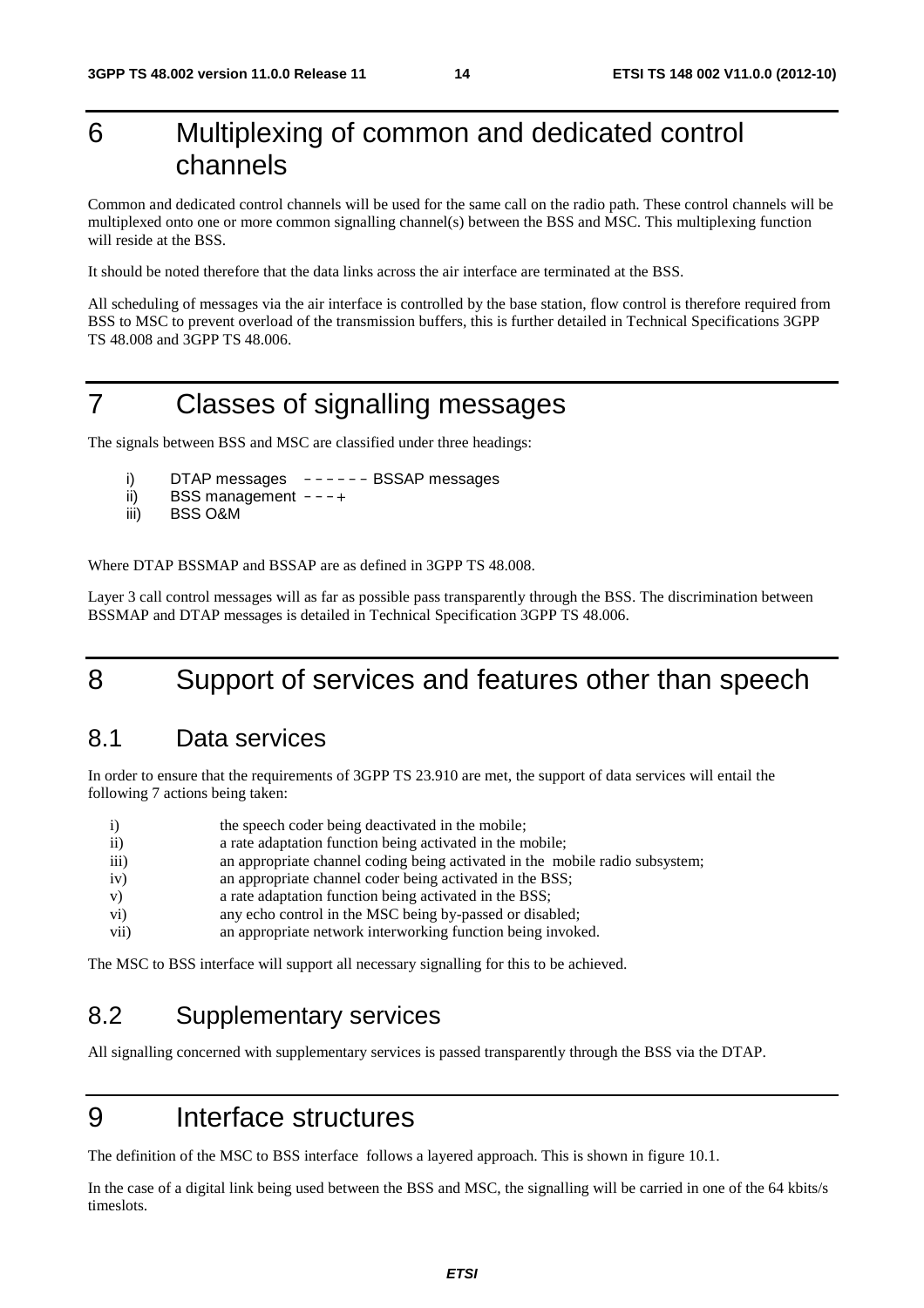### 10 Operation and maintenance

Operation and maintenance information is required to flow between the BSS and O & M functions. The BSS to MSC interface provides for this type of information see 3GPP TS 52.001.



Terminology:<br>DTAP - D

- Direct Transfer Application Part

BSSMAP - BSS Management Application Part

BSS OMAP - BSS Operation and Maintenance Application Part

SCCP - Signalling Connection and Control Part<br>MTP - Message Transfer Part

MTP - Message Transfer Part<br>BSS - Base Station System

- Base Station System

MSC - Mobile services Switching Centre

NOTE: X.25 can be used for transferring O and M information.

#### **Figure 10.1: Signalling protocol reference model**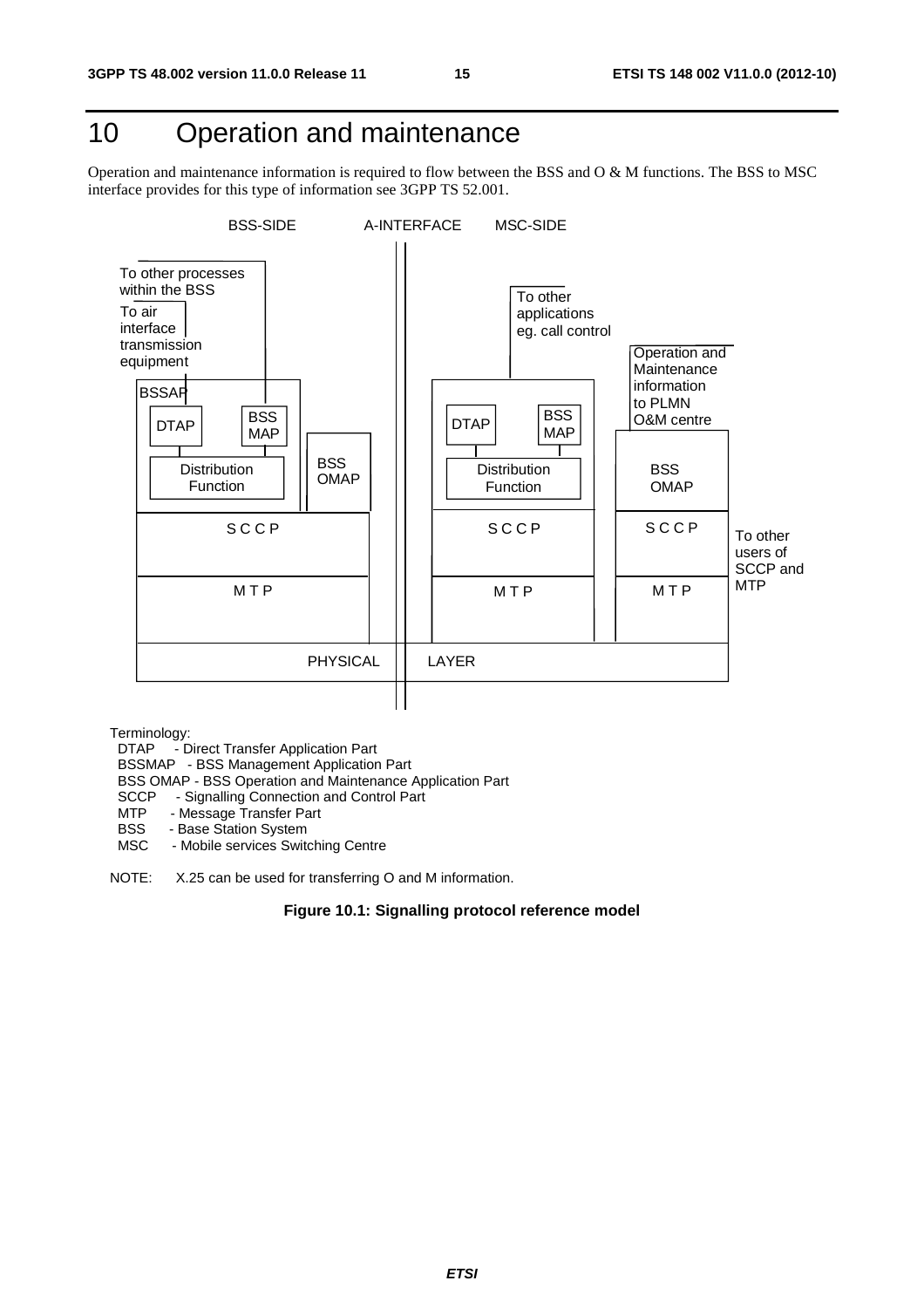### Annex A (informative): Remote Mobile Switching Unit (RMSU)

### A.1 Introduction

Between the MSC and some of the BSS sites served by this MSC , it may be advantageous to include a line concentrator, an RMSU. The main purpose of introducing this unit is to reduce the number of terrestrial circuits needed between BSS site and MSCs (signalling and traffic circuits). The benefits of introducing an RMSU will depend on:

- relative costs of the transmission plant for the particular administrations;
- the costs involved in operating the RMSU;
- the complexity of the RMSU, i.e. if it allows interworking with the ISDN or the PSTN for mobile originated calls.

In the GSM Technical Specifications the RMSU will be regarded as a remotely controlled part of the MSC, and therefore no detailed specification of the RMSU or the signalling functions needed between the RMSU and the MSC will be given.

### A.2 Functions provided by the RMSU

Below is listed some examples of functions which may be provided by the RMSU:

- setting up and clearing of circuits to the BSS and the MSC (remotely controlled by the MSC);
- switching of the circuits between MSC and the various BSSs;
- blocking and unblocking of circuits;
- possibly interworking with the PSTN or ISDN for mobile originated calls, including information exchange with remote control from the MSC;
- Operation and maintenance functions of the RMSU.

### A.3 General requirements

In order to be able to establish a BSS configuration without using an RMSU, and then later on introducing this unit, the interface between the BSSs and the RMSU should have the same characteristics as the interface between a BSS and an MSC.

The number of subscribers served by an RMSU will be large compared to the number of subscribers served by a single BSS. Therefore, if the RMSU or the signalling links between the RMSU and the MSC go down, this will have a serious impact on the mobile service in a large geographical area.

The implementation of the RMSU and the signalling between the RMSU and the MSC therefore has to be made in such a way that the overall reliability requirements specified for the MSC are fulfilled.

Some O and M facilities may be required in the RMSU, and the necessary signalling between the RMSU and the O and M functions has to be provided.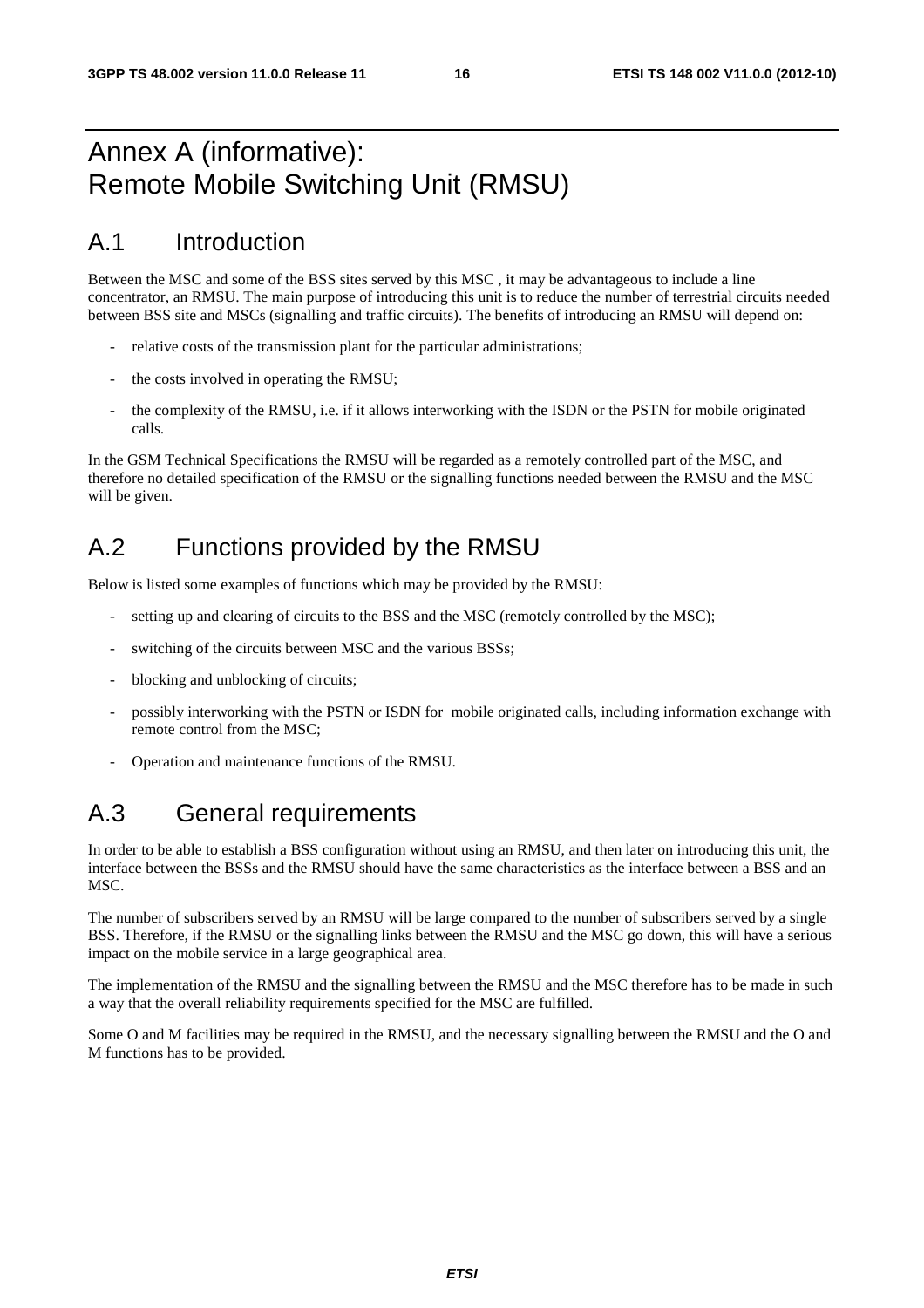## Annex B: (void)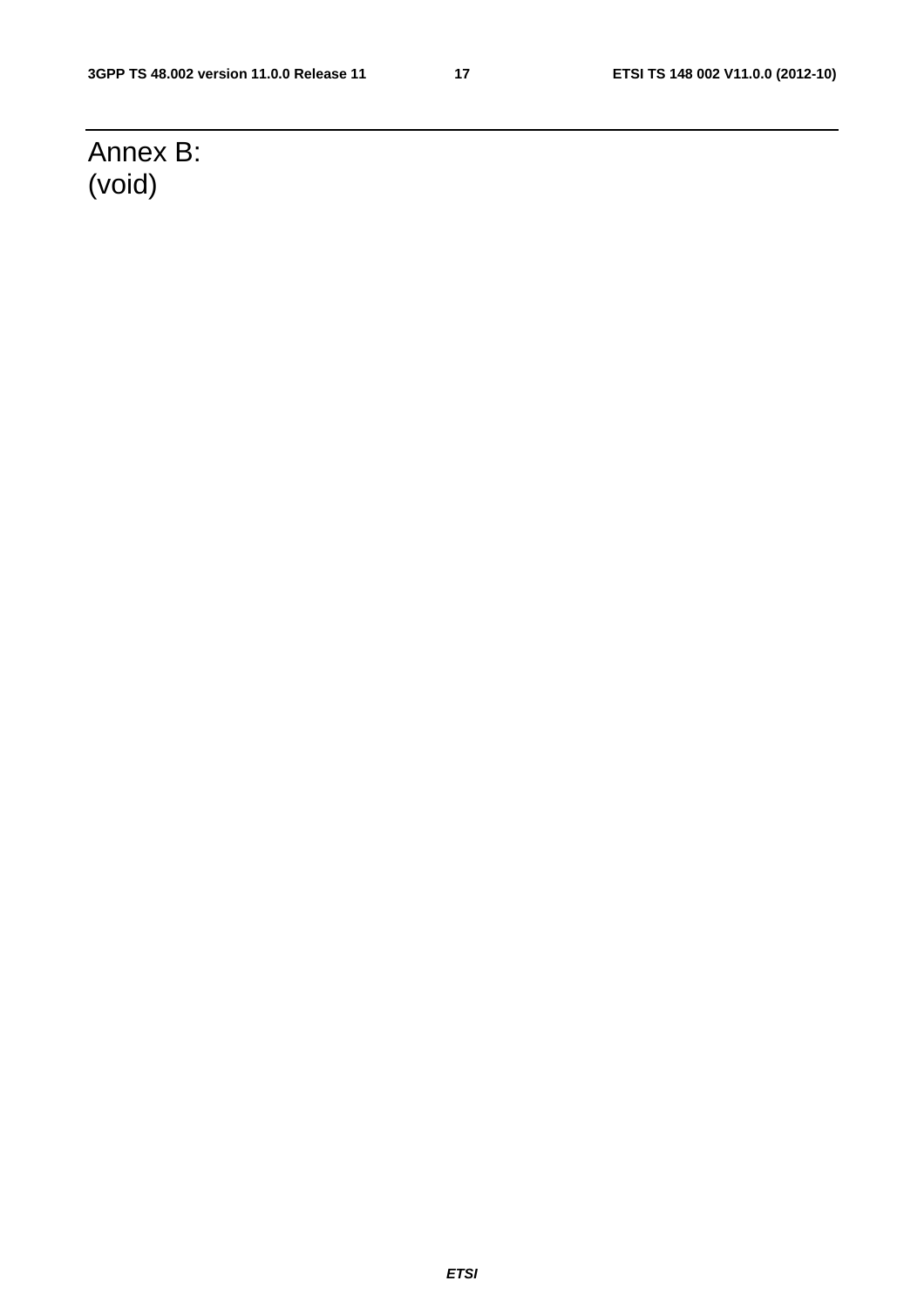### Annex C (informative): Change History

| TSG #                       | TSG Doc. | СR | Rev | <b>Subiect/Comment</b>                                         | <b>New</b> |
|-----------------------------|----------|----|-----|----------------------------------------------------------------|------------|
| 2012<br>September<br>20 I Z |          |    |     | Release<br>$\, \circ$ created based on v10.0.0 $\,$<br>version | . . ک      |